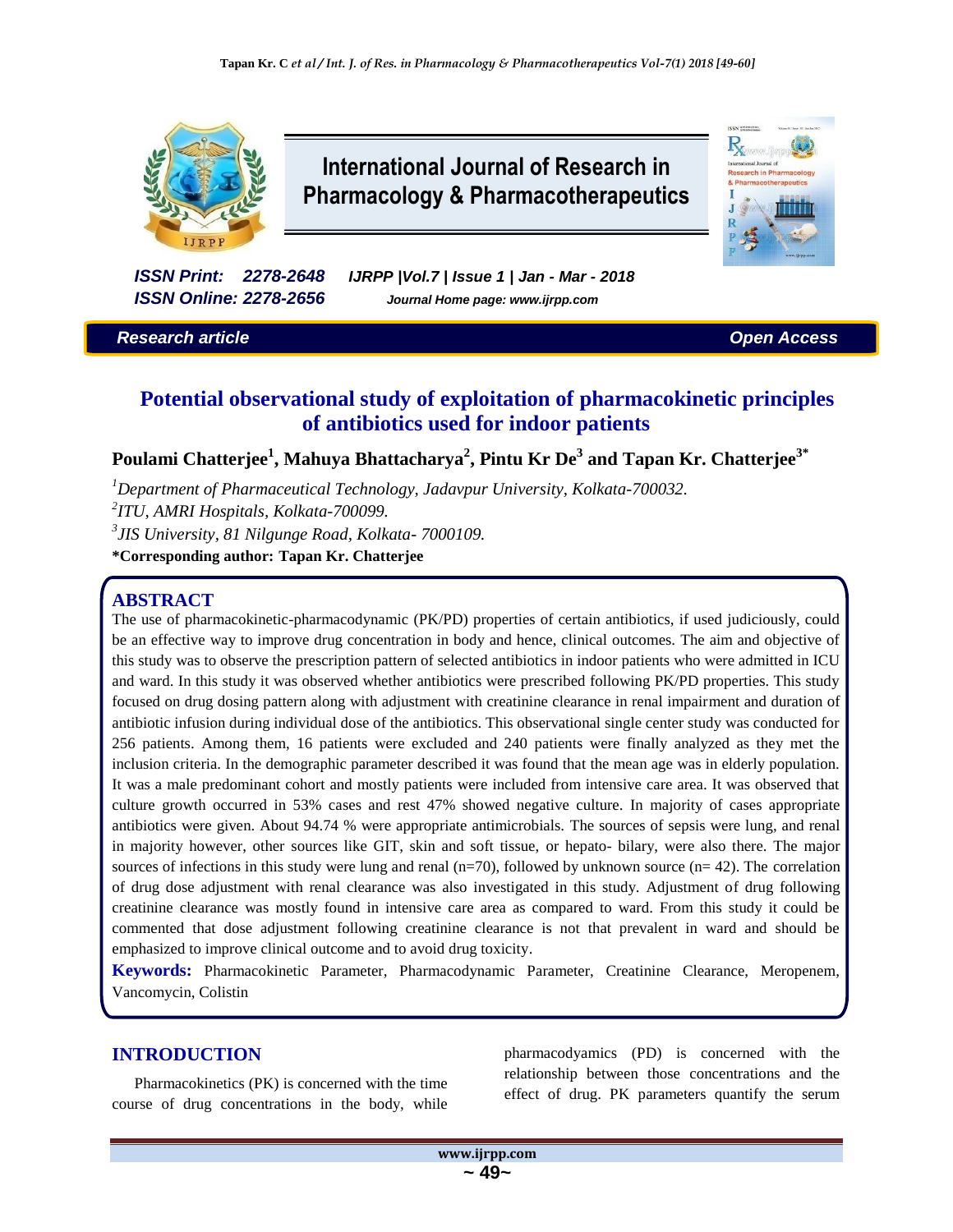level time course of a drug. The three PK parameters that are most important for evaluating the efficacy of drug are the peak serum level (Cmax), the trough level (Cmin), and the Area Under the serum concentration time Curve (AUC). While these parameters quantify the serum level time course, they do not describe the efficacy of a drug.

The primary measure of antibiotic activity is the minimum inhibitory concentration (MIC). The MIC is the lowest concentration of an antibiotic that completely inhibits the growth of a microorganism in vitro. While the MIC is a good indicator of the potency of an antibiotic, it indicates nothing about the time course of antimicrobial activity. Integrating the PK parameters with the MIC gives us three PK/PD parameters which quantify the activity of an antibiotic: the Peak/MIC ratio, the T>MIC (time above MIC), and the 24h-AUC/MIC ratio.

The three pharmacodyamic properties of antibiotics that best describe killing activity are timedependence, concentration-dependence, and persistent effects. The rate of killing is determined by either the length of time necessary to kill (timedependent), or the effect of increasing concentrations (concentration-dependent). Persistent effects include the Post-Antibiotic Effect (PAE). PAE is the persistant suppression of bacterial growth following antibiotic exposure.

The incidence of sepsis in intensive care units (ICUs) internationally has been shown to be as high as 51% with 71% of patients receiving an antibacterial during their ICU stay [1]. The treatment of sepsis remains a significant challenge and is the cause of high mortality and morbidity. Critical care patients often have profound effects on the PK parameters like volume of distribution  $(V_d)$  and clearance (Cl) of antibacterial agents, both of which may affect the pharmacokinetics (PK) / pharmacodynamics (PD) of the drug [2]. Knowledge of PK and PD of commonly used antibiotics may help to select appropriate dosage regimens and schedule intervals that will contribute to therapeutic efficacy and improve clinical outcome. A recent large study that measured beta-lactam concentrations in critically ill patients showed that many patients did not achieve PK/PD targets and therefore may be less likely to achieve a positive clinical outcome [3].Sub-therapeutic dosing of antibiotics may lead to the development of antibiotic resistance and/or therapeutic failure if appropriate dose adjustments are not made [4].

Fluoroquinolones are lipophilic and have a high  $V<sub>d</sub>$ . They have extensive distribution characteristics and achieve good extracellular and intracellular concentrations. The  $V_d$  of most drugs in this class is minimally affected in the critically ill patient. They exhibit concentration-dependent PK, and a Peak/MIC ratio of 10 predicts bacterial eradication [5]. However, this requires high doses, which has raised concerns about neurotoxicity and therefore precludes its clinical use. Therefore, the AUC/MIC ratio is the parameter that is usually associated with dosing.

For beta-lactam antibiotics, higher drug concentrations do not result in significantly greater bacterial kill. Beta-lactams have shown a slow continuous kill that is almost entirely related to T > MIC and if antibiotic concentrations fall below the MIC, bacteria proliferate almost immediately. As a minimum standard for carbapenems, the percentage of the dosing interval that free drug concentration remains above the MIC should be maintained at 40%. However, patients with severe bacterial infections T >MIC of 100% have shown to display significantly greater cure and bacterial eradication than patients with T <100% [6].

Studies in critically ill patients have demonstrated that administration of piperacillin-tazobactam, [7] meropenem [8] and ceftazidime[9] via extended intervals or continuous infusion maximize time of bacteria exposure to adequate drug concentrations and may improve clinical cure rates particularly with pathogens with low susceptibly. Despite clinical trials failing to show a mortality benefit from this strategy [10] there are theoretical arguments and case reports that support the efficacy and safety of prolonged or continuous infusions. In severe infections caused by less susceptible microorganisms in critical ill patients, where the risk of under dosing is higher, continuous or extended infusions of beta-lactams have proven to be safe, with comparable therapeutic efficacy.

The creatinine clearance value greater than130 ml/min/1.73 m<sup>2</sup> in critically ill patients receiving beta-lactams has been associated with subtherapeutic dosing. Measuring creatinine clearance by use of 24 h urine collection may be used to optimize antibiotic dosing by increasing the total daily dose, shortening the dose interval or use of extended/continuous infusions should be considered [11].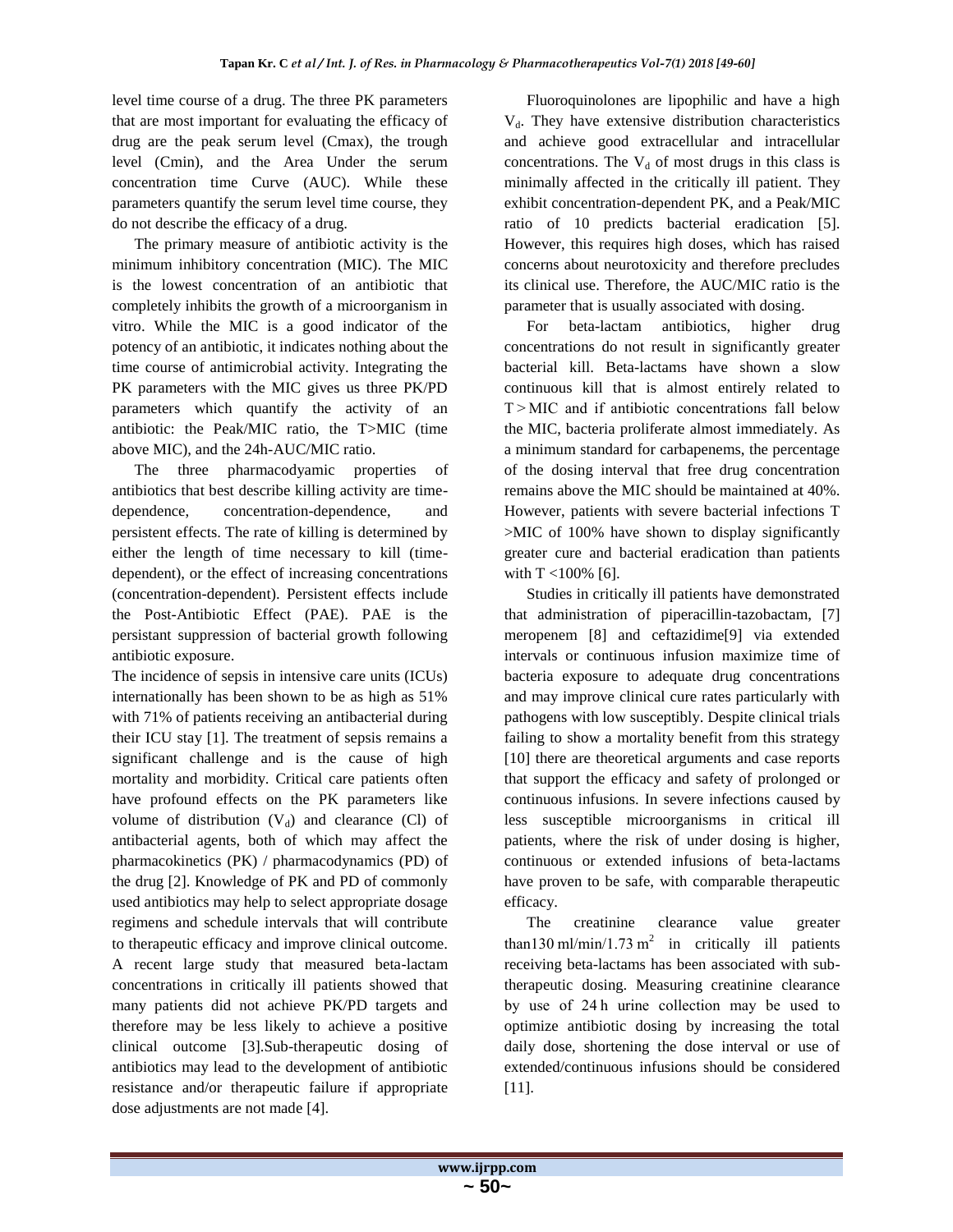With this background the study was decided to be conducted to find out ongoing prescription pattern of indoor intravenous antibiotic with particular emphasis on dosage regimen in the light of PK/PD variations. This study specially focused on duration of antibiotic infusion during individual dose of the antibiotics, in indoor patients (ICU & General ward).

## **MATERIAS**

#### **Study design and setting**

This was Prospective Observational Cohort study. The study was conducted in AMRI hospitals, Kolkata, West Bengal**.** This is a tertiary care hospital. All patients who were admitted in hospital for more than 24 hours and received certain antibiotics were included in this study. Patients were included from intensive care unit and also from indoor admissions.

## **Patient selection**

## **Inclusion criteria**

- Adult patients of more than 18 years age admitted in intensive care unit and indoor beds were included in this study.
- Patients admitted in hospital for more than 24 hours and received intravenous antibiotics were included in this study**.**

## **Exclusion criteria**

- Patients who received single dose of antibiotic were excluded.
- Patients who were receiving antibiotics by other routes like oral and nebulized form were also excluded.

### **Duration**

The study was conducted from July 2014 to March 2015; under Guidance of Dr. Mahuya Bhattacharyya and Dr.T.K.Chatterjee.

## **Ethical Approval**

Informed consent had been waived by institutional ethics committee as it was an observational study.

## **METHODOLOGY**

#### **Data collection**

Data was recorded from patients admitted during the study period in intensive care unit (ICU) and general ward. Source documents were bed side patient file, nursing chart (ICU), and medicine record card (general ward bed). Interactions with nursing staffs and resident doctor were done for further clarification of data wherever needed. Data were recorded primarily in the data collection form.

#### **Demographic data**

Age, gender, body weight, and diagnosis were recorded in the data sheet for every patient. Diagnosis was recorded during discharge of the patients. The source of sepsis (presumed or known) was recorded according to clinical finding, laboratory report and microbiological report. Creatinine clearance was calculated for each individual with Cockroft gault formula.

## **Microbiological data**

Cultures of different body fluids like urine, blood, sputum, pus, and swab from wound tracheal aspirate were sent during hospital stay of these patients. Reports from these cultures were recorded and appropriateness of the antibiotics was checked.

## **Antimicrobial data**

Following antibiotics were selected, observed and documented in this study. Carbapenem (Meropenem, Imipenem, Doripenem), Vancomycin, Colistin. Beta-lactum-Beta Lactum Inhibitors (BLBLI) like Piperacillin&Tazobactam, Cefoperazone & Sulbactam. Prescribed antibiotics were noted. The dose including correct dosing as per creatinine clearance were found out and correlated with the actual dosing received by the patient. The prescribed antibiotic was considered appropriate if the patient received those antimicrobial to which the cultured bacteria had in vitro sensitivity. In case of negative cultures, antibiotics were considered appropriate if they were given in accordance with local guidelines and were extended spectrum antibiotics. PK/PD properties of the specified antibiotics were studied and duration of that antibiotic delivery was noted in this study. Duration of antibiotic delivery for each antibiotic, selected for this study was checked from source documents on single occasion. Duration was documented in data collection form and finally analyzed whether they were given following upcoming recommendation as in individual case.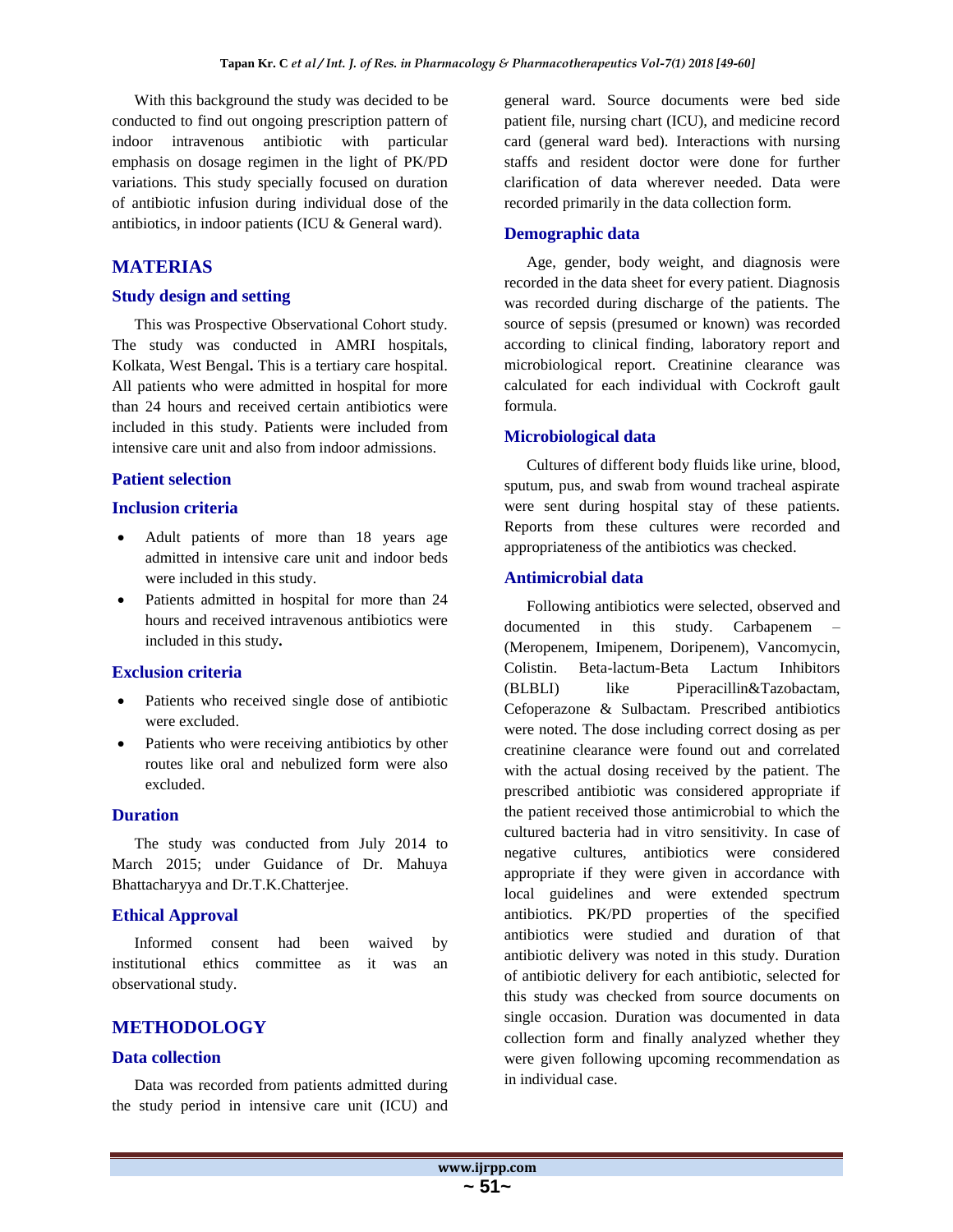#### **Statistical analysis**

Demographic and other variables were described using Mean±S.D values, and percentage values. Data has been demonstrated with tables and diagrams as appropriate.

## **RESULTS AND DATA ANALYSIS**

#### **Sample data sheet (for individual patient)**

| <b>DEMOGRAPHY</b> |                                                                      |
|-------------------|----------------------------------------------------------------------|
| NAME(Initials)-   | Hospital ID -                                                        |
| $AGE-$            | Gender-                                                              |
| DIAGNOSIS-        | Source of SEPSIS (presumed or known)-                                |
|                   | Culture isolates -<br>BODY WEIGHT- CREATININE- CREATININE CLEARANCE- |

#### **Antibiotic detail**

## **NAME OF ANTIBIOTIC -1 NAME OF ANTIBIOTIC -2 NAME OF ANTIBIOTIC -3**

| Dose $&$ duration-       | Dose $\&$ duration-       | Dose $\&$ duration-      |
|--------------------------|---------------------------|--------------------------|
| Frequency-               | Frequency-                | Frequency-               |
| Route of administration- | Route of administration - | Route of administration- |

#### **Demographic and descriptive data**

240 patients were included in the study. Average age of patients in this study was  $71\pm19.27.53\%$ patients were male and 47% were female patients.75% patients were included from ICU Patients and 25% from General ward. Microbiological culture was positive in 53% cases and rest 47% did not show any growth in culture.

Two categories of antibiotics were used for this study, time dependent killing antibiotics, and concentration dependent killing antibiotics. The sources of infections like Lung, Renal, git, Soft tissue, Biliary, Post-surgical Prophylaxis, Hepatic, CNS, Abdomen, Skin, Genital, Throat and other were noted in sepsis. The major sources of infections are lung and Renal, presented in 70 patients in cases. Table 1 depicts the demographic data of study cohort. Fig. 1 and 2 are the pie charts showing percentage gender ratio and ICU/WARD patients ratios respectively.

| Table 1: Demographic data of study cohort |                   |  |  |  |  |  |
|-------------------------------------------|-------------------|--|--|--|--|--|
| <b>Variable</b>                           | Mean $\pm$ SD or  |  |  |  |  |  |
|                                           | $n\binom{0}{0}^*$ |  |  |  |  |  |
| Age                                       | $71 + 19.27$      |  |  |  |  |  |
| Sex(Male)                                 | 127 (53%)         |  |  |  |  |  |
| Sex(Female)                               | 113 (47%)         |  |  |  |  |  |
| <b>ICU</b> Patients                       | 179 (75%)         |  |  |  |  |  |
| General ward Patients                     | 61 (25%)          |  |  |  |  |  |

\*Result are expressed as Mean±S.Dor n (%)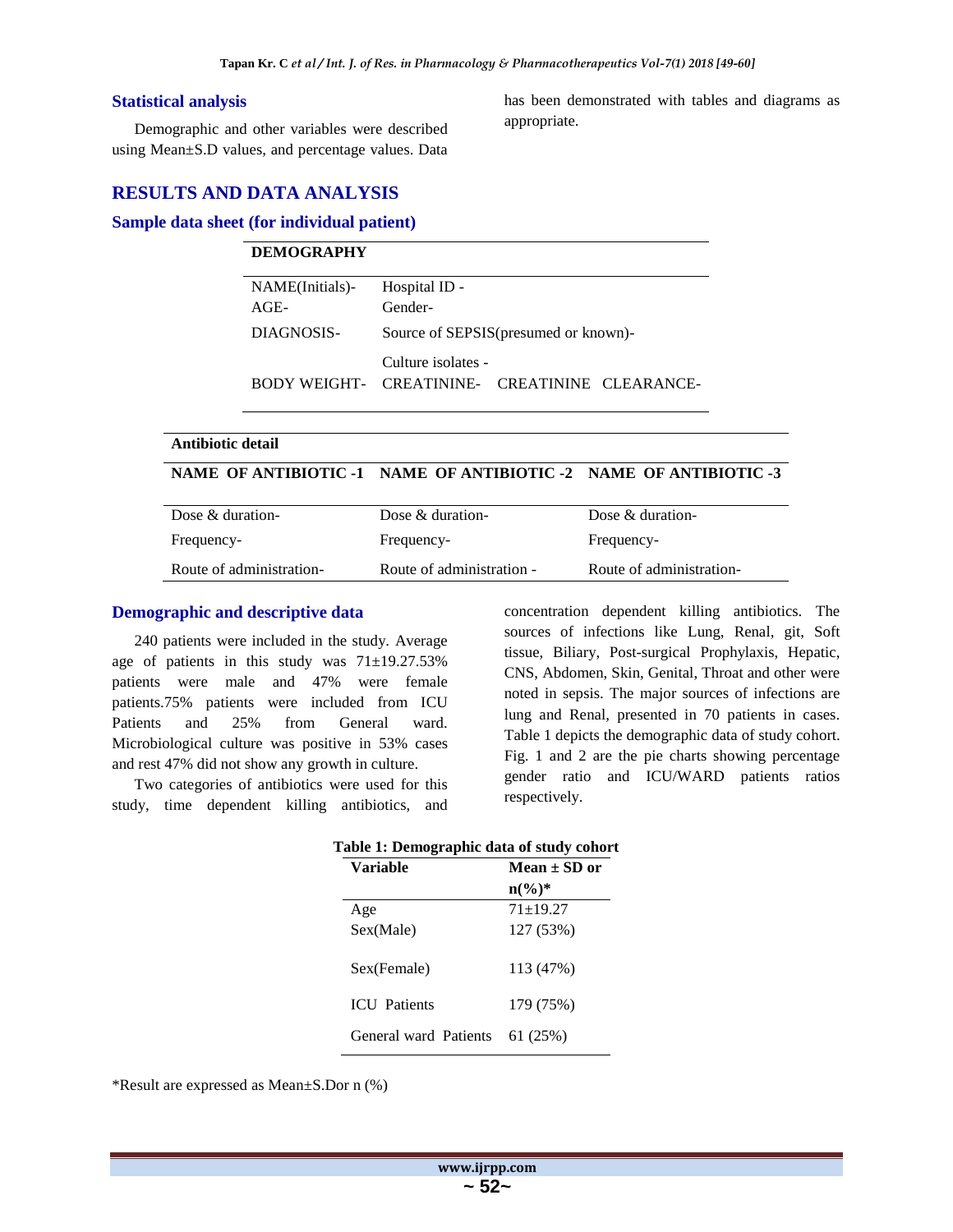

**Fig.1: Pie-chart showing percentage gender ratio of total patients**



**Fig.2: Pie-chart showing Percentage Ratio of ICU and General ward Patients.**

## **Culture isolates**

Microbiological culture report was recorded from source file. It was observed that Culture growth occurred in 53% cases and rest 47% showed negative culture. Microbiological culture was not sent in 26

patients. Fig 3.showes culture isolates of total patients, Table 2 represents Culture growth and negative culture. Table 3 depicts the appropriateness of antimicrobial given.

|                      |                                          | Table 2                                  |                                             |
|----------------------|------------------------------------------|------------------------------------------|---------------------------------------------|
|                      |                                          | <b>Positive Culture</b> Negative culture |                                             |
|                      | 114                                      | 100                                      |                                             |
|                      |                                          | Table 3                                  |                                             |
| anti-microbial given | According to culture isolate appropriate | anti-microbial given                     | According to culture isolate in-appropriate |
| 94.74 %              |                                          | 5.26%                                    |                                             |



**Fig.3: Pie chart shows Culture Isolates of total Patients**

| www.ijrpp.com |
|---------------|
|               |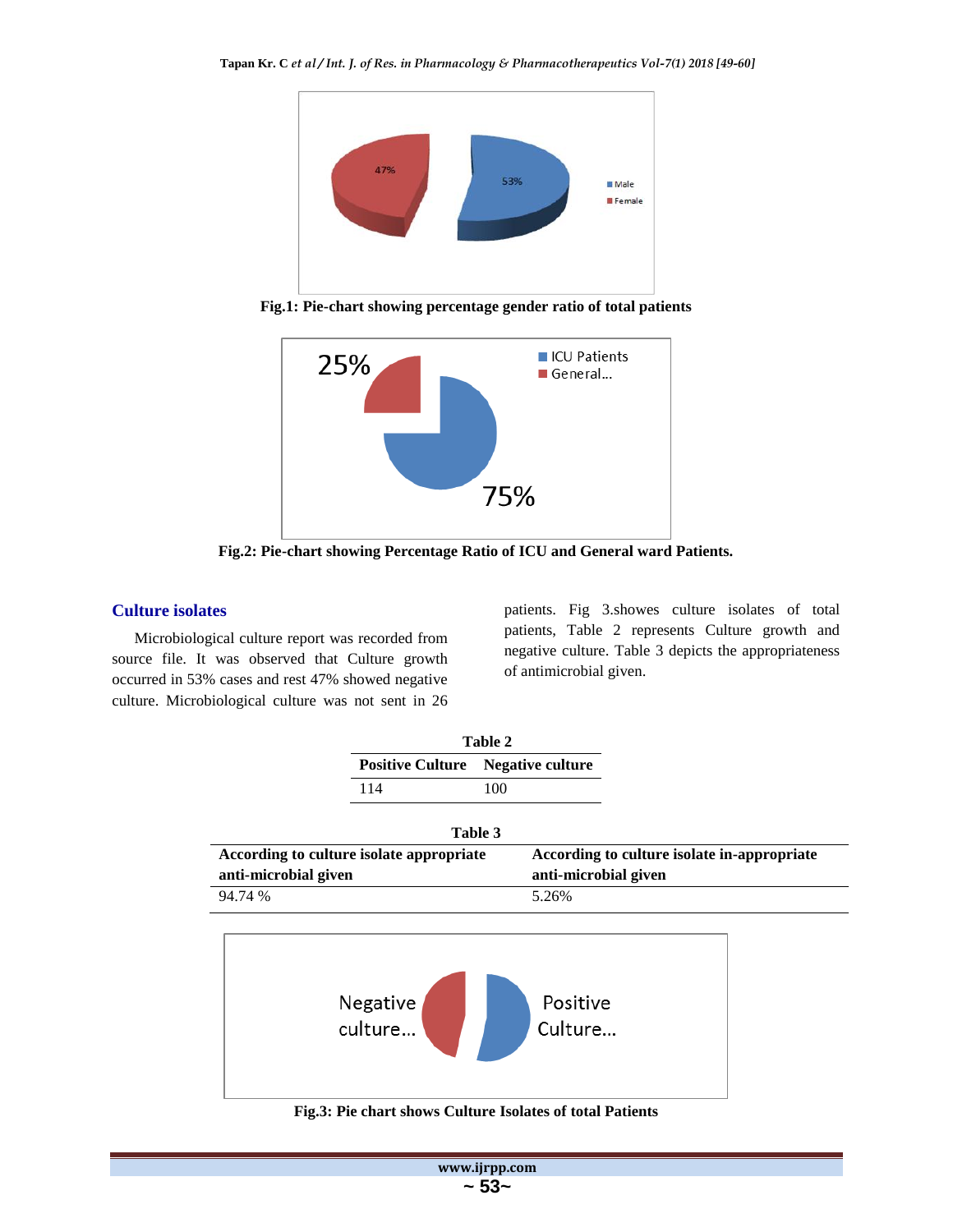## **Source of sepsis**

The sources of sepsis could be lung, renal, GIT, skin and soft tissue, hepato - bilary, post-surgical prophylaxis, CNS, intra-abdominal, genital, and throat or it could be unknown. The major sources of infections in this study were lung and renal (n=70), followed by unknown source (n= 42). Fig. 4 and Table.4 represents different types of source of sepsis among the patient populations.





| Source                    | <b>Percentage of Sepsis</b> |
|---------------------------|-----------------------------|
| Lung                      | 70 (29%)                    |
| Renal                     | 70 (29%)                    |
| GIT                       | $4(1.6\%)$                  |
| Soft tissue               | 11 (4.5%)                   |
| Biliary                   | 5(2%)                       |
| Post-surgical Prophylaxis | $2(0.8\%)$                  |
| Hepatic                   | 15 (6.14%)                  |
| CNS                       | $2(0.8\%)$                  |
| Abdomen                   | 14 (5.73%)                  |
| Skin                      | $1(0.4\%)$                  |
| Genital                   | $3(1.2\%)$                  |
| Throat                    | $1(0.4\%)$                  |
| Unknown                   | 42 (17.21%)                 |

**Table 4: Shows different types of source of sepsis among the total patients and their percentage.**

#### **Antibiotic administration data of BLBLI**

From previous literature following dosage schedule of BLBLI (Piperacillin & Tazobactam, Cefoperazone & Sulbactam) was taken for this study and compared with prevailing practice in the study cohort.

(A) CrCl> 40mL/min: 4.5g I.V q 6 h infused 4 hours, (B) CrCl 20-40mL/min: 3.375g I.V q 6 h infused 4 hours, (C) CrCl< 20 mL/min use renally adjusted dose with intermittent infusion.

In this study, in ICU eighty four patients (90.32%) received the BLBLI (Piperacillin & Tazobactam, Cefoperazone & Sulbactam) 4 hours [Mean $\pm$ S.D (Min) 231.15  $\pm$  31.07] and nine patients (9.67%) received it in less than 4 hours [Mean±S.D(Min)113.33 **±** 20].

In ward seven patients (24.13%) received BLBLI (Piperacillin & Tazobactam, Cefoperazone & Sulbactam) 4 hours [Mean±S.D (Min) 215.71 **±** 38.29] and twenty two patients (75.86%) received it in less than 4 hours [Mean±S.D(Min) 62.95 **±** 32.24] . Fig.5 and Table5 represents Dose with Duration of Using BLBLI.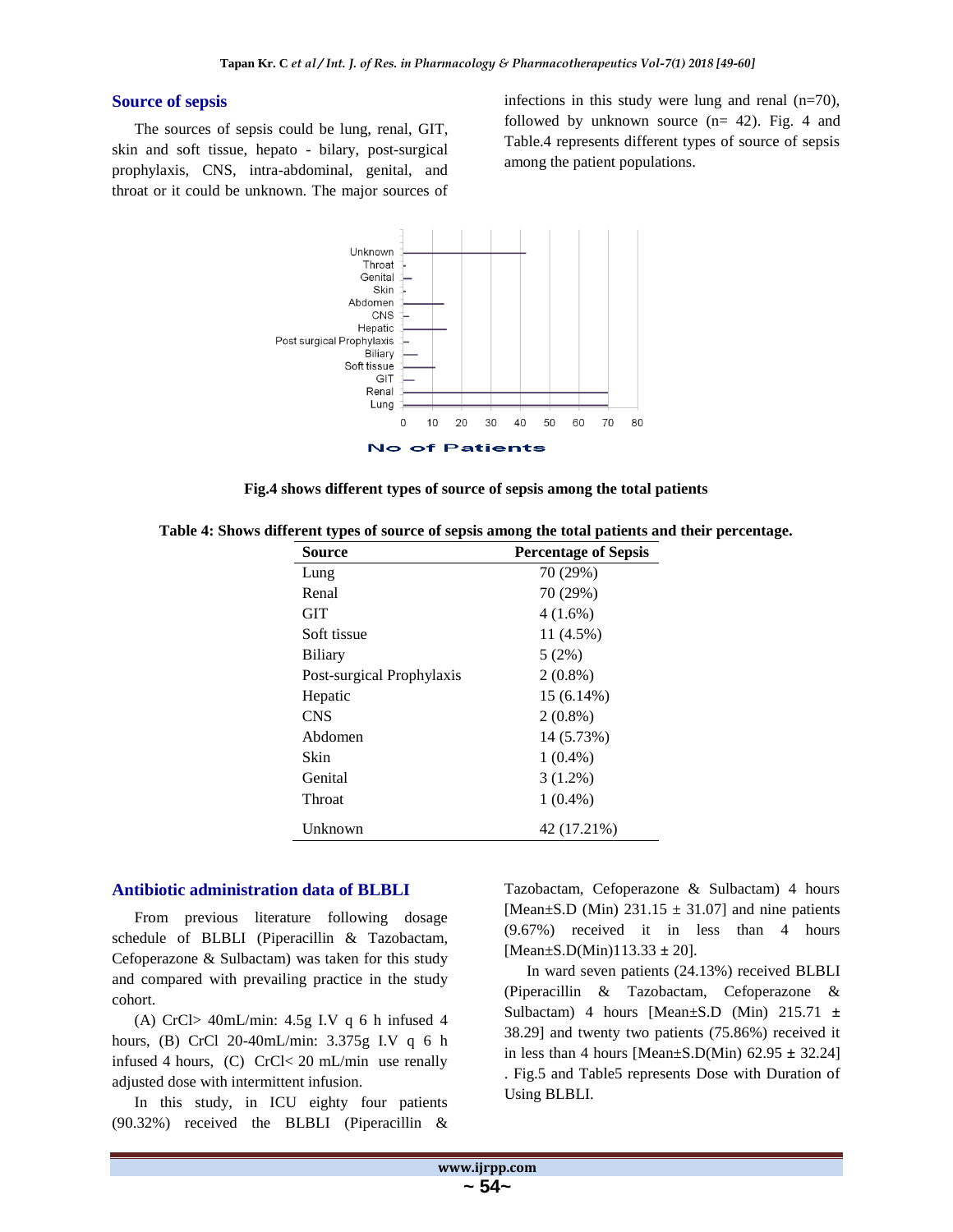| <b>Table 5 Duration of BLBLI</b> |                         |                                                           |  |  |  |  |  |
|----------------------------------|-------------------------|-----------------------------------------------------------|--|--|--|--|--|
|                                  |                         | Duration $4 \text{ hours}$ Duration $\lt 4 \text{ hours}$ |  |  |  |  |  |
|                                  | $Mean \pm S.D(Min)$     | $Mean \pm S.D(Min)$                                       |  |  |  |  |  |
| <b>ICU</b>                       | $231.15 \pm 31.07$      | $113.33 + 20$                                             |  |  |  |  |  |
|                                  | WARD $215.71 \pm 38.29$ | $62.95 + 32.24$                                           |  |  |  |  |  |



**Fig.5: Duration of using BLBLI**

## **Antibiotic administration data of Carbapenem**

Meropenem and imipenem are bactericidal against susceptible organisms as demonstrated by time-kill curve studies with *Enterobacteriaceae* [12]

Following dosing schedule has been considered in this study for Carbapenems (Meropenem, Imipenem, Doripenem)

*(*A) CrCl> 51mL/min: 2 g IV q 8 h infused 4 hours, (B) CrCl 26-50mL/min: 1 g IV q 8 h infused 4 hours, (C) CrCl< 26 mL/min use renally adjusted dose with intermittent infusion

Finally after observation study, it was found that, in ICU there were Sixty one patients (80.26%) were received the Carbapenem (Meropenem, Imipenem, Doripenem) in duration 4 hours [Mean±S.D(Min) 222.29 **±** 21.91] and fifteen patients (19.73%) were received it in less than 4 hours [Mean±S.D(Min) 120±11.35].

In General ward also nine patients (52.94%) were given Carbapenem (Meropenem, Imipenem, Doripenem) in duration 4 hours [Mean±S.D(Min) 226.66**±** 26.45] and eight patients (47.05%) received it in less than 4 hours [Mean $\pm$ S.D(Min) 90  $\pm$  45.35]. Fig.6 and Table 6 represents Dose with Duration of Using Carbapenem.

| <b>Table 6 Duration of Carbapenem</b> |                                         |              |  |  |  |  |  |
|---------------------------------------|-----------------------------------------|--------------|--|--|--|--|--|
|                                       | Duration $4$ hours Duration $<$ 4 hours |              |  |  |  |  |  |
|                                       | $Mean \pm S.D(Min)$ $Mean \pm S.D(Min)$ |              |  |  |  |  |  |
| <b>ICU</b>                            | $222.29 \pm 21.91$                      | $120+11.35$  |  |  |  |  |  |
|                                       | WARD 226.66+26.45                       | $90 + 45.35$ |  |  |  |  |  |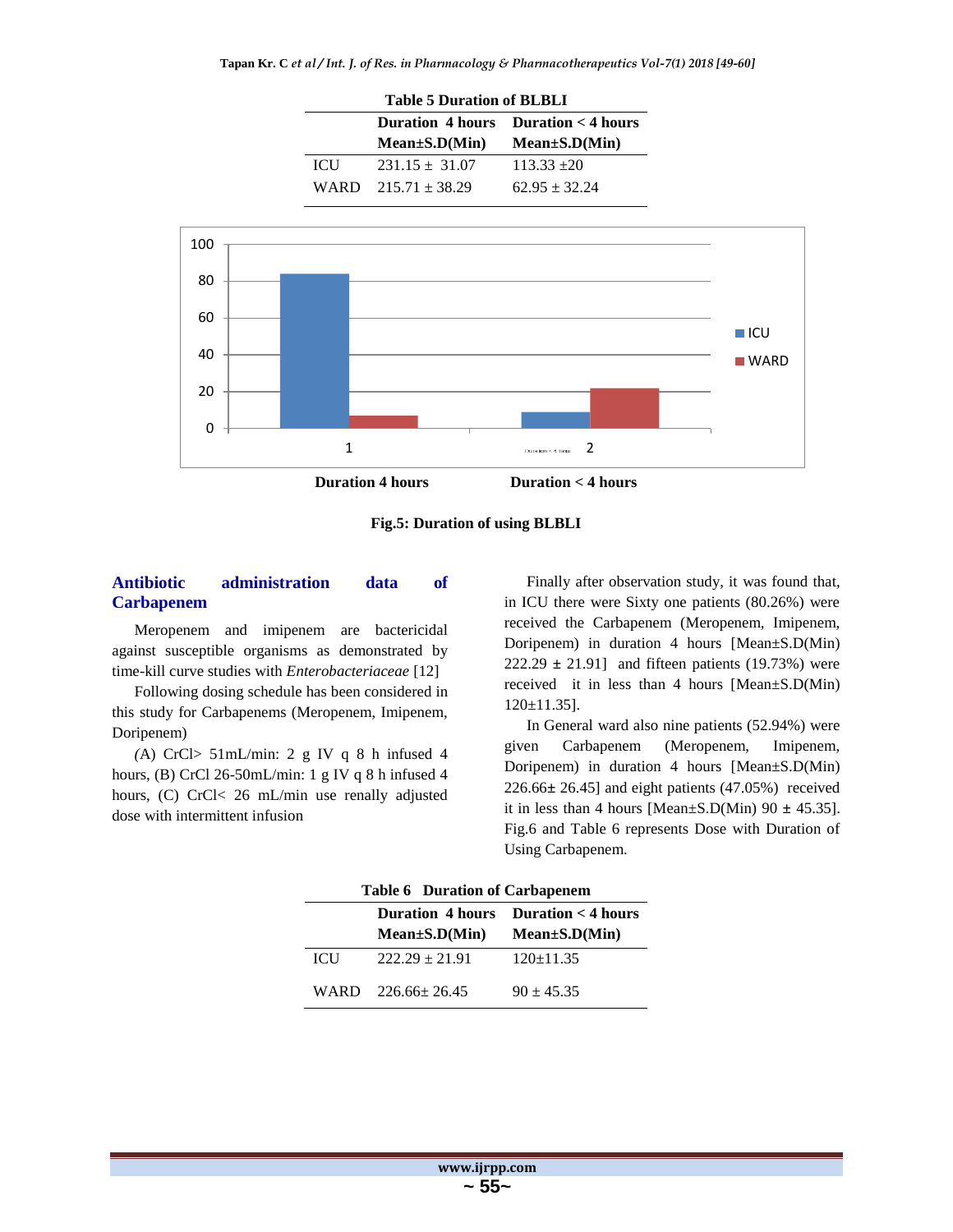

**Fig. 6: Dose with duration of Carbapenem**

## **Antibiotic administration data of Vancomycin**

In studies examining the penetration of vancomycin into the CSF of patients with uninflamed meninges, fairly low concentrations have been demonstrated (range, 0–3.45 mg/L), with corresponding CSF-to-serum ratios of 0–0.18 [13]. As expected, inflamed meninges improve penetration of vancomycin into the CNS, with reported concentrations of 6.4–11.1 mg/L and CSF-to-serum ratios of 0.36–0.48 [13]

V Vancomycin should be infused according to Creatinine clearance, at least 60 min.CrC1>50ml/min dose should be between 15-20mg/kg q8-12h, CrC1 30-49 ml/min, dose should be between 15-20mg/kg q 24 h, CrC1between15-29 ml/min dose should be between10-15 mg/kg for 24 hour, CrC1<15 dose between 10-15 mg/kg q 24-48 h.

Finally after observation study, it was found that, in ICU there were four patients received the Vancomycinin duration 1 hour [Mean value (Min)=60]. Here all four patients received vancomycin in same duration so; S.D value could not be calculated.Fig.7 and Table7 represents duration of using Vancomycin.

| <b>Table 7 Duration of Vancomycin</b> |                                         |  |  |  |  |  |  |  |
|---------------------------------------|-----------------------------------------|--|--|--|--|--|--|--|
|                                       | Duration 1 hour Duration $<$ 1 hour     |  |  |  |  |  |  |  |
|                                       | $Mean \pm S.D(Min)$ $Mean \pm S.D(Min)$ |  |  |  |  |  |  |  |
| <b>ICU</b>                            | 60                                      |  |  |  |  |  |  |  |
| WARD                                  |                                         |  |  |  |  |  |  |  |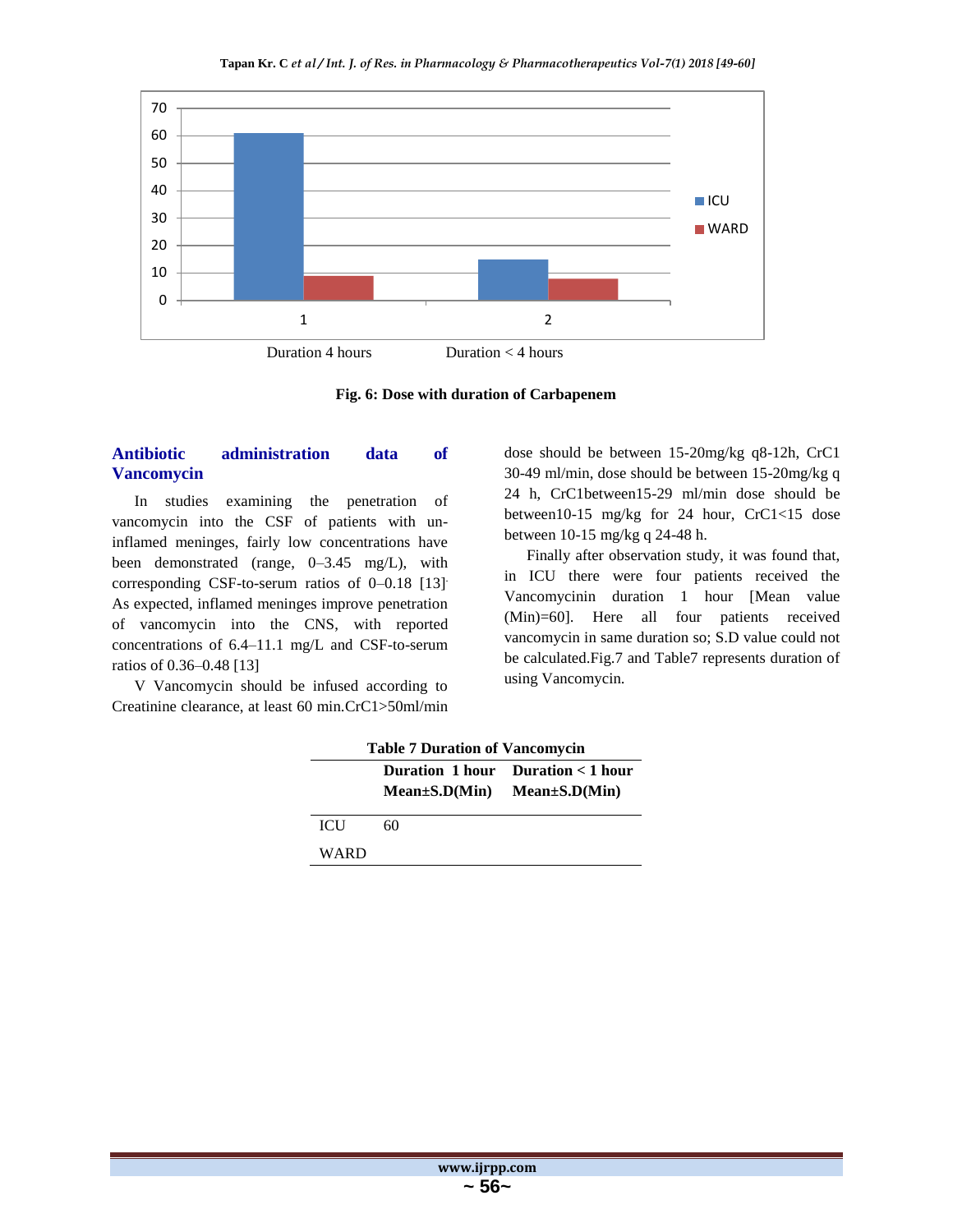

**Fig.7: Duration of using Vancomycin**

#### **Antibiotic administration data of COLISTIN**

The pharmacodynamic (PD) properties of colistin, such as minimal inhibitory concentration (MIC), mutation prevention concentration, population analysis profile, bacterial-killing kinetics, and the post-antibiotic effect (PAE) against multidrug-resistant (MDR) Gram-negative bacteria (GNB), such as *Pseudomonas aeruginosa*, *Acinetobacterbaumannii*, and *Klebsiellapneumoniae*, have been examined in recent studies [14] Based on the study by Owen et al[14]colistin seems to be very active in the initial killing of *A. baumannii*, even with  $0.5 \times$  MIC, exhibiting a concentration-dependent bacterial-killing mechanism.

Colistin dosing schedule taken for the study. CrC1>50ml/min,dose should be between 1.252.5mg/kg q12 h, CrC1 10-50 ml/min dose should be 1.25 – 1.9 mg/kg q12h,.5mg/kg q24h .CrC1<10ml/min 1.5 mg/kg for 24 hours.

Finally after observation study, it was found that, in ICU there were five patients were received the Colistin (Colistimethate sodium, colistin) in duration more than 1 hour [Mean±S.D (Min) 156 **±** 38.49].

In General ward also there were two patients received Colistin (Colistimethate sodium, colistin)in less than 1 hour [Mean value(Min)=45]. Fig.8 and Table 8represents duration of using Colistin (Colistimethate sodium, colistin).

In ward only two patients received colistin in less than 1 hour that is why, S.D value could not be calculated.



**www.ijrpp.com ~ 57~**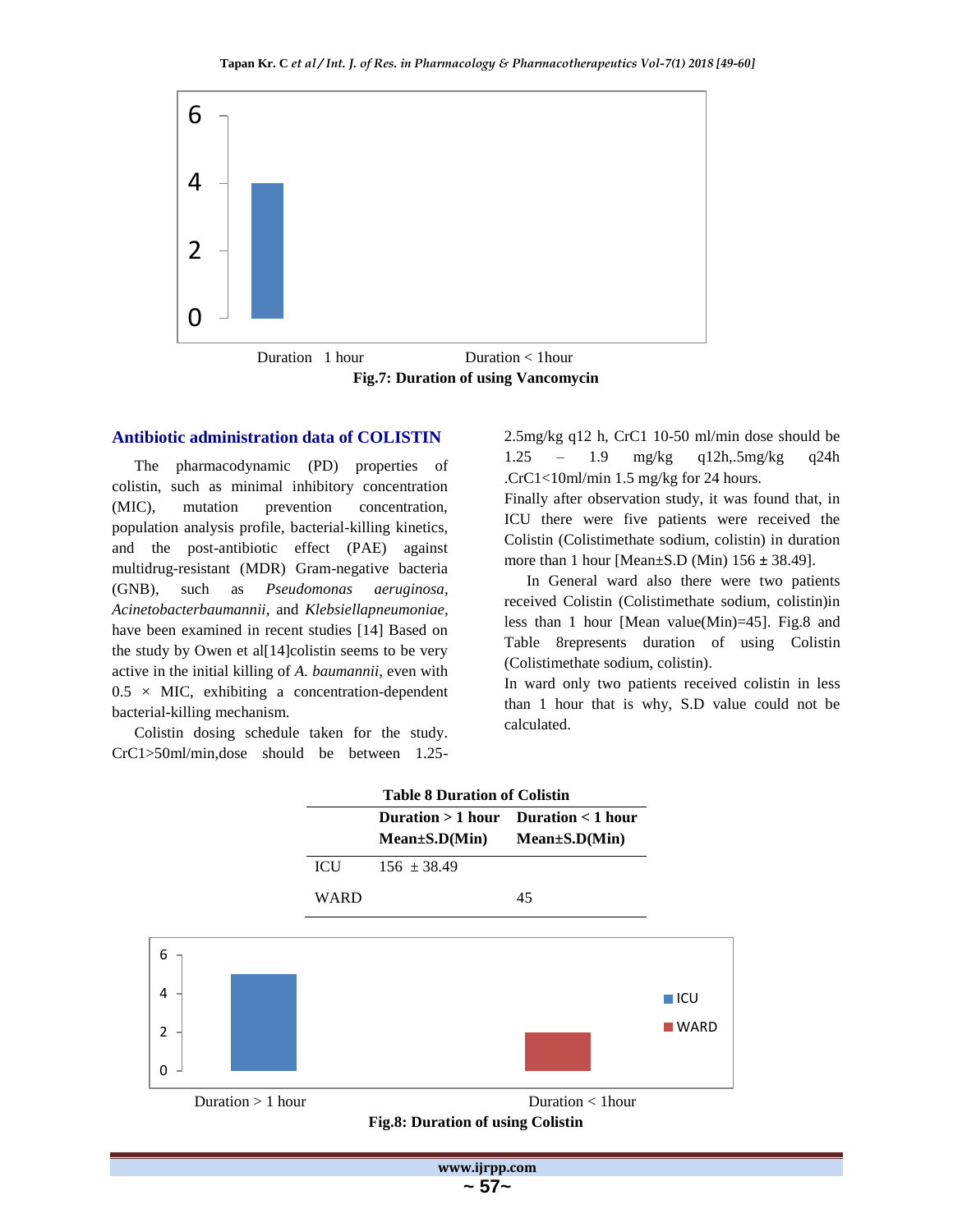|      |     | Carbapenem BLBLI Colistin |      |  |          | <b>Vancomvcin</b> |     |
|------|-----|---------------------------|------|--|----------|-------------------|-----|
| YES. | NO. |                           |      |  |          | YES NO YES NO YES | NO. |
| 62   | 19  | 79.                       | 16 4 |  | $\Omega$ |                   |     |

**Table 9: Shows correlation of drug dose adjustment with renal clearance ICU**

|  |  |  | Table 10: Shows correlation of drug dose adjustment with renal clearance General Ward |  |  |
|--|--|--|---------------------------------------------------------------------------------------|--|--|
|  |  |  |                                                                                       |  |  |

| Carbapenem BLBLI |               |  | Colistin          | <b>Vancomycin</b> |     |
|------------------|---------------|--|-------------------|-------------------|-----|
| YES.             | NO.           |  | YES NO YES NO YES |                   | NO. |
| 12 <sup>12</sup> | 7 13 11 1 1 0 |  |                   |                   |     |

Table 9 and 10 depicts the correlation of drug dose adjustment with the renal clearance in ICU and in Ward respectively. Total 19 number of Patients are not taken in analysis due to Renal clearance value is not found.

## **DISCUSSION**

During the ten months of study period 240 patients were included in this study. In the demographic parameter described it was found out that the mean age was in elderly population, it was a male predominant cohort and mostly patients were included from intensive care area. It was observed that culture growth occurred in 53% cases and rest 47% shows negative culture. In majority of cases appropriate antibiotics were given. About 94.74 % were appropriate anti-microbials. Most common bacteria in this study were *Klebsiellapneumoniae, Escherichia coli, Acinetobacterbaumannii, Candida species, Pseudomonas aeruginosa, and Staphylococcus aureus.* The sources of sepsis were lung, and renal in majority however, other sources like GIT, skin and soft tissue, or hepato - bilary, were also there. The major sources of infections in this study were lung and renal (n=70), followed by unknown source  $(n= 42)$ .

In this study two main categories of antibiotics were selected depending the PK/PD criteria. One category was antibiotic having criteria of time dependent killing and a second category of concentration dependent killing. BLBLI, Carbapenem and Vacomycincome are under the category of time dependent killing antibiotic. Whereas Colistin comes under concentration dependent killing antibiotic.

In this study protocol, duration of using selective antibiotics was mainly focused. The main area of interest was that dose given to the patient in ICU and ward with respect of duration by maintaining the standard protocol/reference. This observational study was done in each and every group of selective antibiotic which were include in the study protocol. The standard dose with duration was also observed on the basis of creatinine clearance value.

From previous literature following dosage schedule of BLBLI (Piperacillin & Tazobactam, Cefoperazone & Sulbactam) was taken for this study and compared with prevailing practice in the study cohort [15].

It was found that in ICU eighty four patients (90.32%) were received the BLBLI (Piperacillin & Tazobactam, Cefoperazone & Sulbactam) in duration 4 hour [Mean $\pm$ S.D(Min) 231.15  $\pm$  31.07] and nine patients (9.67%) were received it in less than 4 hours [Mean±S.D(Min)113.33 **±** 20].Even in General ward also, there were seven patients (24.13%) were given BLBLI (Piperacillin & Tazobactam, Cefoperazone & Sulbactam) in duration 4 hour [Mean $\pm$ S.D(Min) 215.71  $\pm$  38.29] and twenty two patients (75.86%) were received it in less than 4 hours [Mean±S.D(Min) 62.95 **±** 32.24](Table 5, Fig 5).

In cases of Carbapenem, it was found that, in ICU there were Sixty one patients (80.26%) were received the Carbapenem (Meropenem, Imipenem, Doripenem) in duration 4 hour [Mean±S.D(Min) 222.29 **±** 21.91] and fifteen patients (19.73%) were received it in less than 4 hours [Mean±S.D(Min) 120±11.35].Like ICU, in General ward also there were nine patients (52.94%) given Carbapenem (Meropenem, Imipenem, Doripenem) in duration 4 hour [Mean±S.D(Min) 226.66**±** 26.45] and eight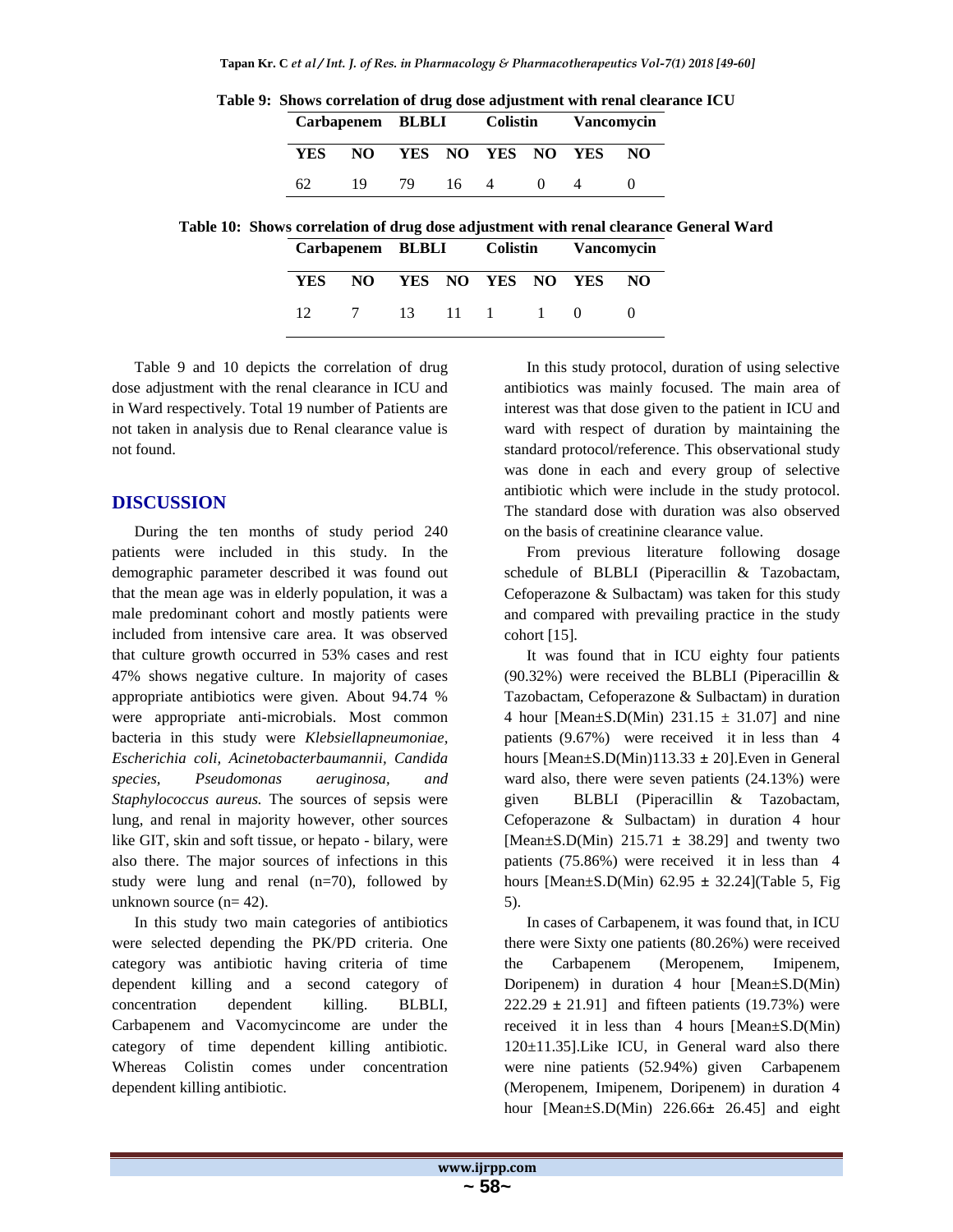patients (47.05%) were received it in less than 4 hours [Mean±S.D(Min) 90 **±** 45.35](Table 6, Fig 6).

Finally after observation study, it was found that, in ICU there were four patients who received the Vancomycin in duration 1 hour [Mean value (Min)  $=$ 120] (Table 7, Fig 7).

During the observation study, it was found that, in ICU there were five patients who were given the Colistin (Colistimethate sodium, colistin). in duration more than 1 hour [Mean±S.D(Min)156 **±** 38.49].In general ward also there were two patients [Mean value (Min)=45] who receividColistin (Colistimethate sodium, colistin) in less than 1 hour(Table 8, Fig 8).

Duration of antibiotic infusion of those with time dependent killing seems most important to achieve adequate therapeutic drug level. In this study it was found that mostly prolong duration was followed as per PK/PD in intensive care area. This could be explained with severity of illness, and ongoing daily surveillance by critical care team. The reason where the drugs were not given following adequate time period could be error while writing prescription, lack of communication with nursing staff, lack of understanding by junior nursing staff.

The correlation of drug dose adjustment with renal clearance was also investigated in this study. Adjustment of drug following creatinine clearance was mostly found in intensive care area as compared to ward. From this study it could be commented that dose adjustment following creatinine clearance is not that prevalent in ward and should be emphasized to get positive clinical outcome and to avoid drug toxicity.

## **CONCLUSION**

From this prospective observational study it was concluded that in ICU area the antibiotics are prescribed more following dosing schedule and PK/PD parameters as compared to ward. There should be more awareness regarding the PK/PD variation to avoid toxicity of drug, for efficient drug delivery and finally patient outcome.

Future direction should be individualize drug therapy, therapeutic drug monitoring in drugs with a narrow therapeutic index, decrease the risk of adverse effects while maximizing pharmacologic response of medications, understanding the mechanism of Drug interaction, to maximise effective antimicrobial treatment.

## **REFERENCES**

- [1]. Vincent JL, Rello J, Marshall J, et al. International study of the prevalence and outcomes of infection in intensive care units. JAMA, 302, 2009, 2323–2329.
- [2]. Shah S, Barton G, Fischer A. Pharmacokinetic considerations and dosing strategies of antibiotics in the critically ill patient. J Intensive Care Soc. 16(2), 2015, 147–153.
- [3]. Roberts J, Paul S, Akova M, et al. DALI: defining antibiotic levels in intensive care patients: are current βlactam antibiotic doses sufficient for critically ill patients. ClinInf Dis, 58, 2014, 1072–1083.
- [4]. Roberts J, Kruger P, Paterson D, et al. Antibiotic resistance what's dosing got to do with it? Crit Care Med, 36, 2008, 2433–2440.
- [5]. Van Zanten A, Polder-Man K, Van Geijlswijk I, et al. Ciprofloxacin pharmacokinetics in critically ill patients: a prospective cohort study. J Crit Care 23, 2008, 422–430.
- [6]. McKinnon P, Paladino J, Schentag J. Evaluation of area under the inhibitory curve (AUIC) and time above the minimum inhibitory concentration  $(T > MIC)$  as predictors of outcomes for cefepime and ceftazidime in serious bacterial infections. Int J Antimicrob Agents, 31, 2008, 345–351.
- [7]. Lorente L, Jimenez A, Martin MM, et al. Clinical cure of ventilator associated pneumonia treated with piperacillin/tazobactam administered by continuous or intermittent infusion. Int J Antimicrob Agents, 33, 2009, 464–468.
- [8]. Lorente L, Lorenzo L, Martin MM, et al. Meropenem by continuous versus intermittent infusion in ventilator associated pneumonia due to gram negative bacilli. Ann Pharmacother, 40, 2006, 219–223.
- [9]. Lorente L, Jimenez A, Palmero S, et al. Comparison of clinical cure rates in adults with ventilator-associated pneumonia treated with intravenous ceftazidime administered by continuous or intermittent infusion: a retrospective, nonrandomized, open label, historical chart review. ClinTher, 29, 2007, 2433–2439.